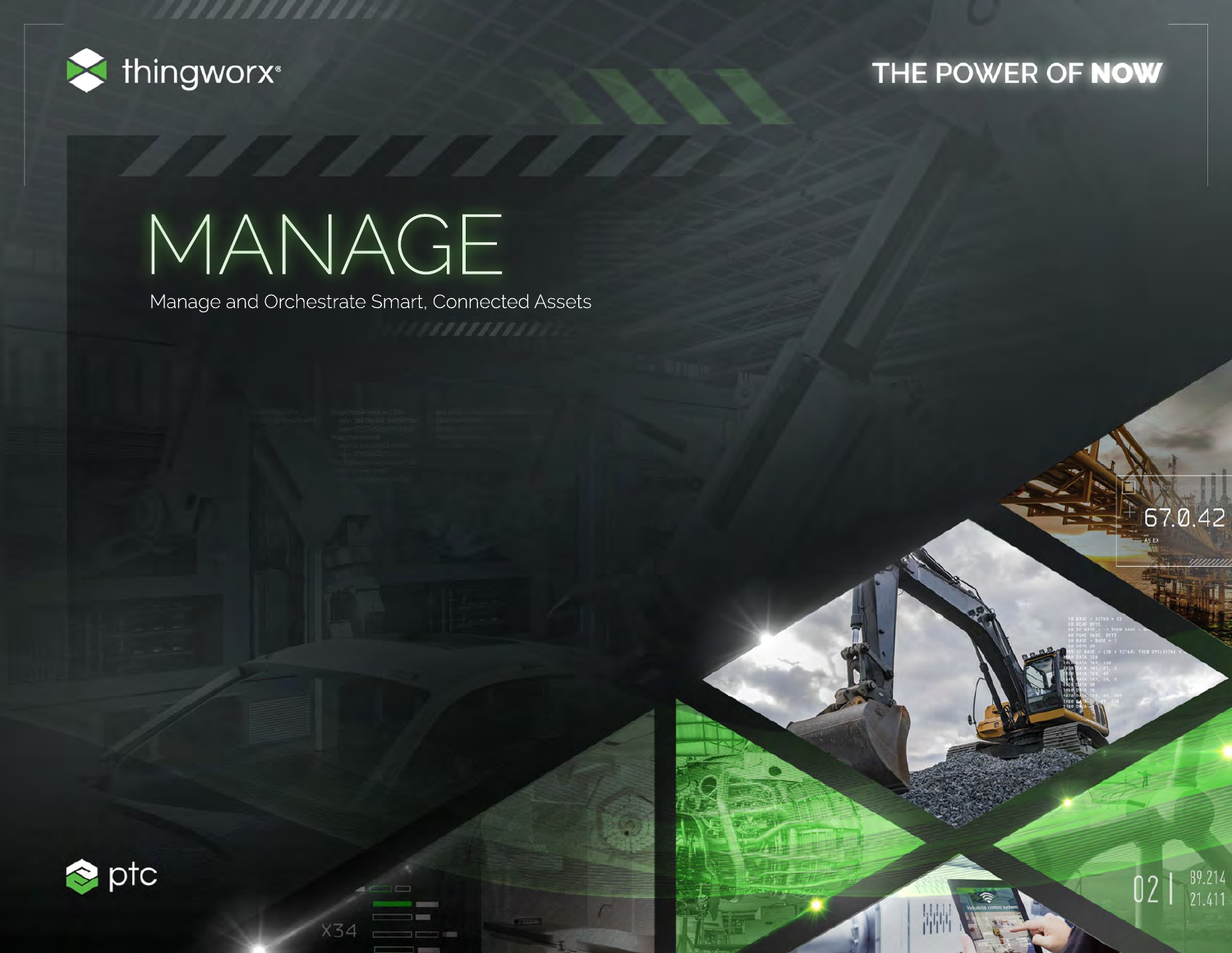

Effective administration of applications, devices, systems, and processes is essential to the ongoing success of an industrial IoT (IIoT) implementation. Users across business functions—and with varying degrees of technological expertise—must be able to manage day-to-day IIoT operations with ease.

Usability, process efficiency, automation, and collaboration make it possible for users in any role to simplify the cumbersome tasks associated with managing connected assets and operations. An IIoT platform that is robust in infrastructure and interoperability, and provides user-friendly features like dashboards, drag-and-drop tools, and out-of-the-box (OOTB) connectors, will satisfy interests of both IT and operations.

7 N A +148.36 ASSEMBLY | | ... ThingWorx OOTB functions and applications ensure optimal performance of assets and organizations. These capabilities empower organizations to provide substantial value in the form of increased uptime, reduced costs, role-based visibility and control, and improved compliance.

### **ThingWorx Makes It Possible to:**

- Manage deployments of any size and scale from a single location
- Accelerate the time to value by enabling simple administration of end-to-end industrial IoT use cases in any environment
- Reduce the time and skill required to implement and integrate ThingWorx solutions into existing environments and processes
- Provide enterprise-wide visibility of applications and systems to foster maximum productivity across functions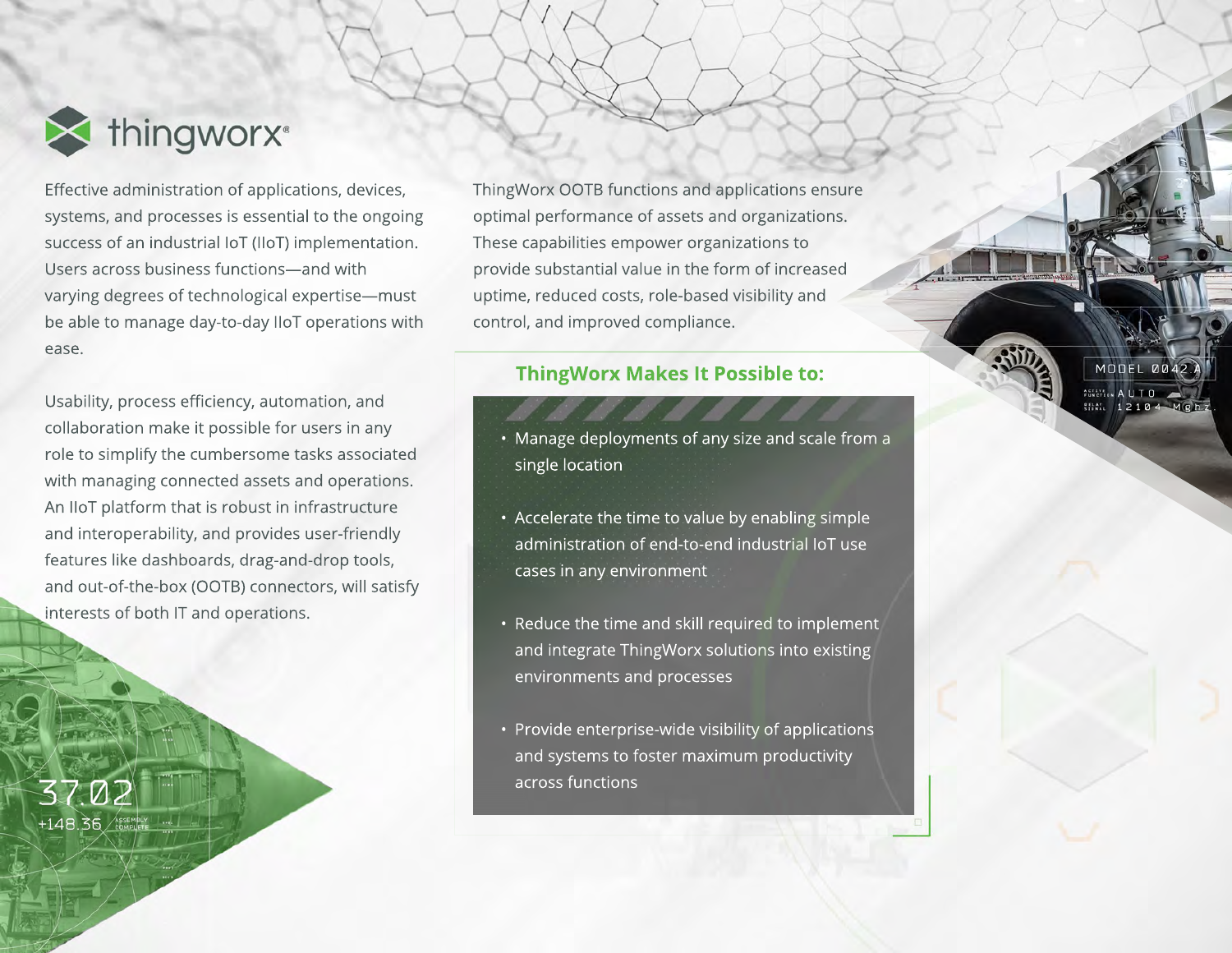

## **ThingWorx Flow**

Users easily create and manage flows of information among enterprise systems in a visual, codeless environment to automate business processes and accelerate time to value.

#### **Simplify Connectivity**

System-specific and standards-based connectors dramatically reduce the time and effort required to establish connections among enterprise systems and devices, enabling execution of application capabilities in the context of flows. OOTB connectors include Microsoft Azure, Google, SAP, Salesforce, Windchill, Box, and more.

#### **Implement End-to-End IoT Use Cases**

Data flows create a progression of information through integrated enterprise systems, triggering actions in each system to achieve a specified result or determine the next step. Consider a flow that begins with an alert from a connected machine which is determined by ThingWorx to be serious. The flow continues by using the CRM to schedule service and then to the messaging client which sends out an urgent notification.

a a mana mana

## **ThingWorx Solution Central**

 $>>$ 

A centralized portal in the cloud that allows system administrators to efficiently discover, deploy, and manage ThingWorx applications across the enterprise, from a single location.

#### **Accelerate Solution Deployment**

ThingWorx Solution Central automatically identifies dependencies for locally-created ThingWorx applications and packages them for rapid deployment to any ThingWorx instance, fostering maximum productivity.

#### **Enable Efficient DevOps**

Deployments of any size and scale are managed with speed and repeatability—large-scale deployments utilize automation-ready APIs to publish to multiple environments, while deployments to a single environment are executed using a simple, intuitive user interface.

## **ThingWorx Software Content Management**

Ensures a secure, reliable interface to remote assets to reduce the complexity associated with the mass distribution of software.

#### **Ensure Secure, Reliable Distributions**

Software package creation and deployment via ThingWorx Edge or Microsoft® Azure® IoT Edge offloads error-prone processes from customers and simplifies content scheduling, testing, and monitoring.

#### **Optimize the Remote Service Experience**

Package and deployment dashboard enables remote software patches and tracks and records distribution status with full audit trail to ensure the most current version is available across the entire fleet. This is essential as global workforces grow even more remote as industries adapt operations and procedures for the COVID-19 era.